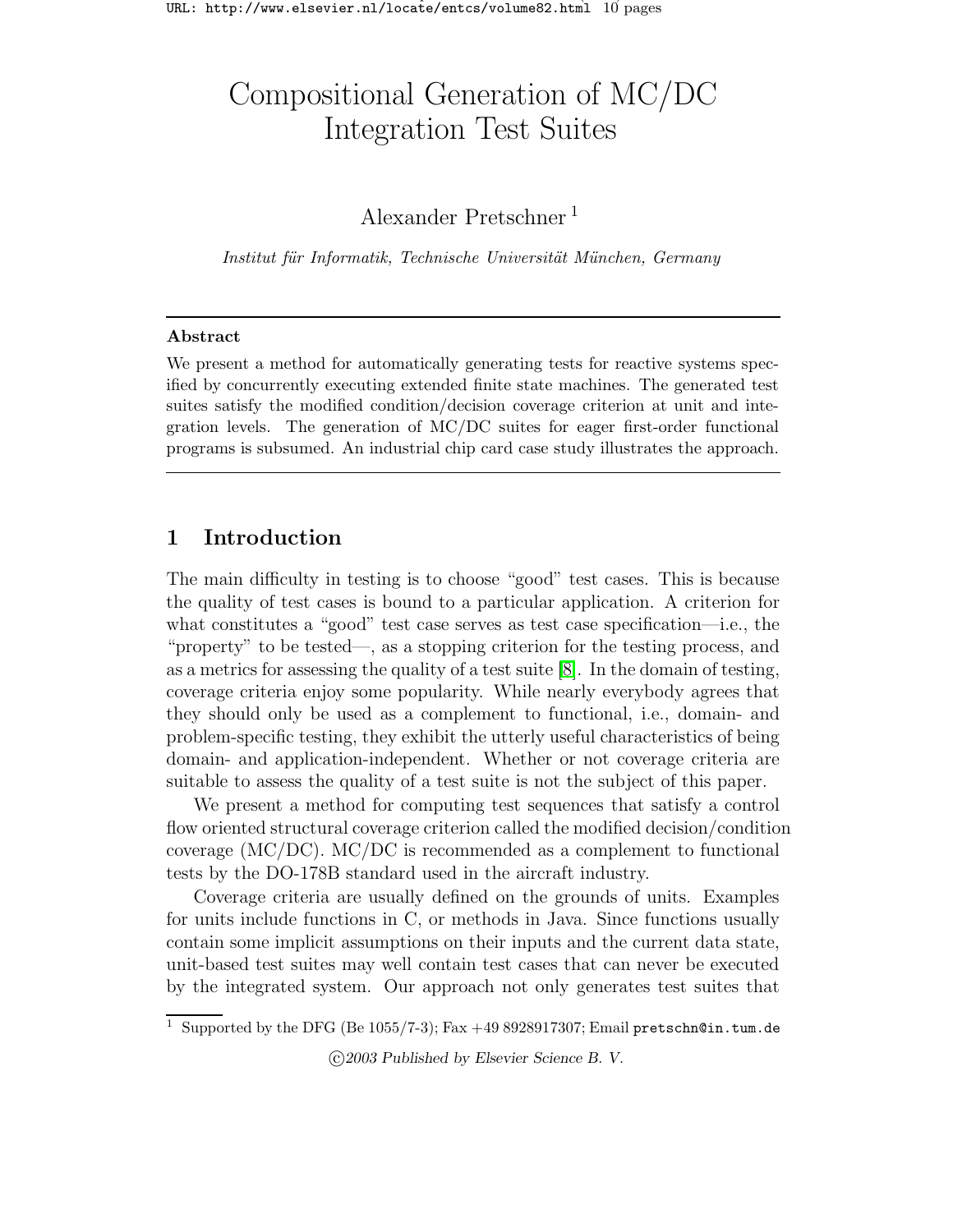satisfy the criterion on a per-unit basis, but also for arbitrary compositions of units, including the entire system. This means that the generated test suites are executable by the system, and they satisfy MC/DC for each unit. We generate integration test suites on the grounds of previously generated unit tests.

The language under consideration is that of the CASE tool AutoFocus

[\[1\]](#page-9-1). Reactive systems are specified by hierarchic concurrently executing extended finite state machines (EFSMs), i.e., finite state machines with a local data space. We only consider deterministic systems. Guards and assignments of transitions are specified in a simple functional language. Test cases are generated by means of symbolic execution. The idea is to first generate a test suite for each transition, i.e., each pair of guard and assignment. This yields source and destination states for this transition. We monitor which function definitions have not been entirely covered and try to find additional test cases for those transitions that access these function definitions.

Using directed search [\[3\]](#page-9-2), we then try to find a trace of the component (the EFSM) the transition belongs to. If such a trace cannot be found, because the computation is too complex or the state is unreachable, then a different test suite for the transition is generated and the process is iterated. Once test cases for transitions have been turned into test cases for EFSMs, we try to turn these into test cases of composed systems. This is, again, achieved by using directed search.

Clearly, compositional test case generation at the level of coverage criteria is just one application of the overall scheme. There are no objections to using it for alternative test case specifications. Furthermore, if incremental development is understood as adding functionality in form of new components, then test cases for an earlier increment can be used as a basis for test cases for later increments. Model-based testing in the context of incremental system development is discussed in [\[3\]](#page-9-2).

Test cases are used for both validating the model and verifying the respective implementation. In the first case, outputs must be checked manually due to a lack of a formalized specification—the model is the specification (the existence of a further formalized specification obviously only shifts the problem but does not solve it). In the second case, the model's output may serve as reference output for the implementation. Clearly, this requires bridging the gap between the different levels of abstraction. This is a difficult problem. In our case study, however, it turns out to be solvable.

We illustrate the approach by a chip card application, the WAP identity module (WIM [\[6\]](#page-9-3)), taken from a recent study [\[2\]](#page-9-4). In cellular phones, it is used for card holder verification, for cryptographic operations such as computing digital signatures, and for the security related parts of the handshake between mobile equipment and some server. Concurrent EFSMs were used for functional decomposition of the system. The general ideas, however, are expected to carry over to actually distributed systems.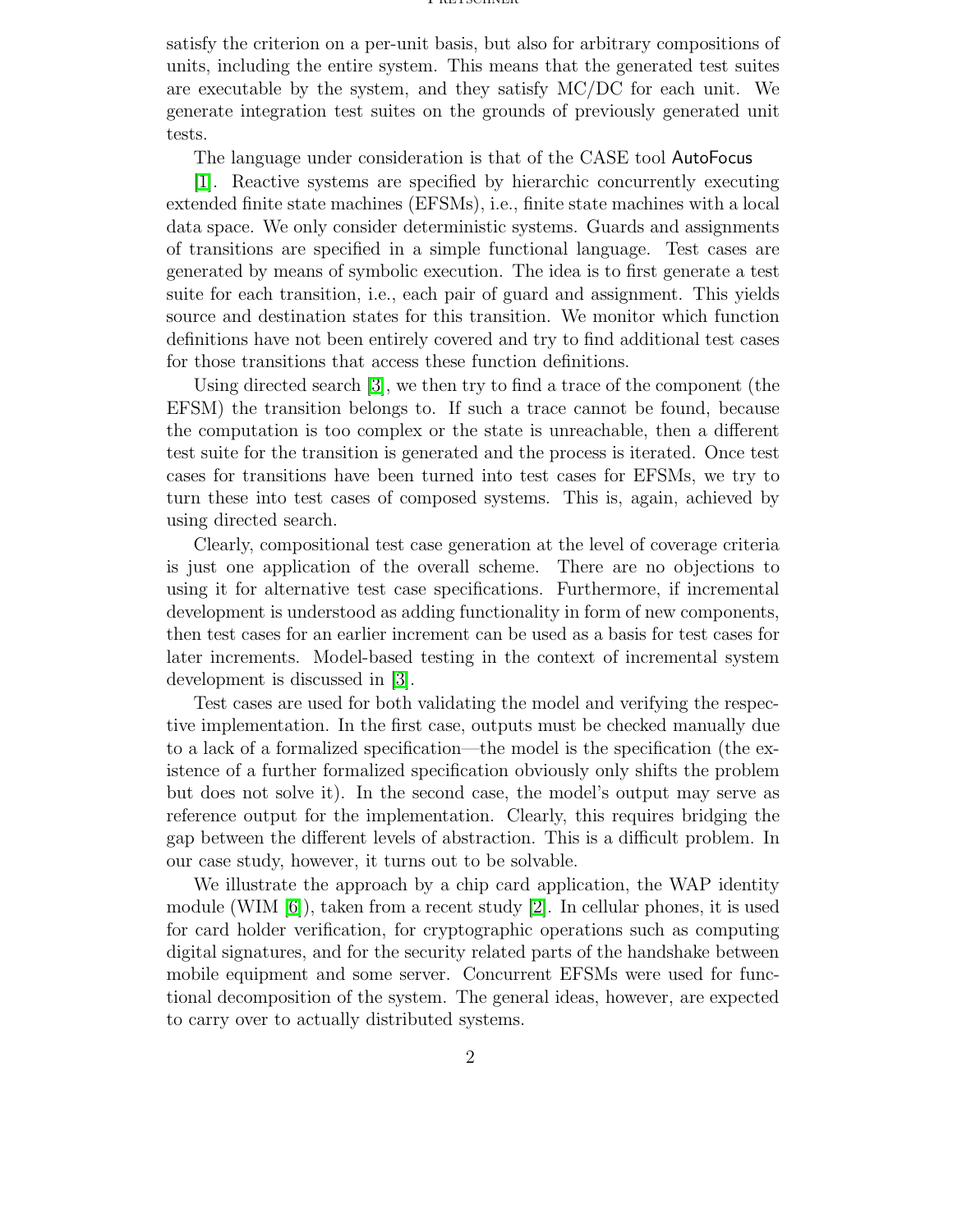

Fig. 1. WIM system structure; Security Environments EFSM

### <span id="page-2-0"></span>2 AutoFocus model of the WIM

In AutoFocus [\[1\]](#page-9-1), systems are specified by hierarchic networks of concurrently executing clock-synchronously communicating EFSMs. Communication takes place over typed channels represented by arrows. Typed local variables can be assigned to components. Fig. [1,](#page-2-0) left, shows a system structure diagram of the WIM. Commands enter the system at the left hand side and are dispatched to the functional block that is responsable of taking care of them. Functional blocks are defined for the file system, for card holder verification with PINs and PUKs operations, for security environments—data structures for security-related and transport-level commands—, for security operations enciphering, deciphering, computing and verifying digital signatures, computing cryptographic checksums—, and for miscellaneous other commands such as generating random numbers. Responses of the functional blocks are merged, and stored, if necessary.

Each bottom level component is associated with an EFSM. Fig. [1,](#page-2-0) right, shows an example for the state machine of component SecurityEnvironment. It handles the two security environments (storing keys and other cryptographic parameters), one for transport level security and one for signature related operations. Control states are depicted as ovals, transitions as arrows.

```
c?Cmd : not((is_PSOComputeDigSig(Cmd) || is_CardReset(Cmd))) :
pinNRState = pinNRTransition(Cmd,pinNRState) :
r!pinNROutput(Cmd,pinNRState); s!pinNRTransition(Cmd,pinNRState)
```
### <span id="page-2-1"></span>Fig. 2. Example Transition

Each transition is defined as a tuple consisting of pattern matching condition for the input channels, a guard ranging over input and component local variables, an assignment to local variables once the transition has fired, and output statements. Fig. [2](#page-2-1) shows an example for a transition of a subcomponent of CardholderVerification, namely that taking care of the PIN that is used for digital signatures etc. The guard constrains nothing but the input; one local variable (pinNRState is updated by a function pinNRTransition). pinNRState is of a complex type tCHVState the handling of which turns out to be coped with more conveniently by referring to an explicit function rather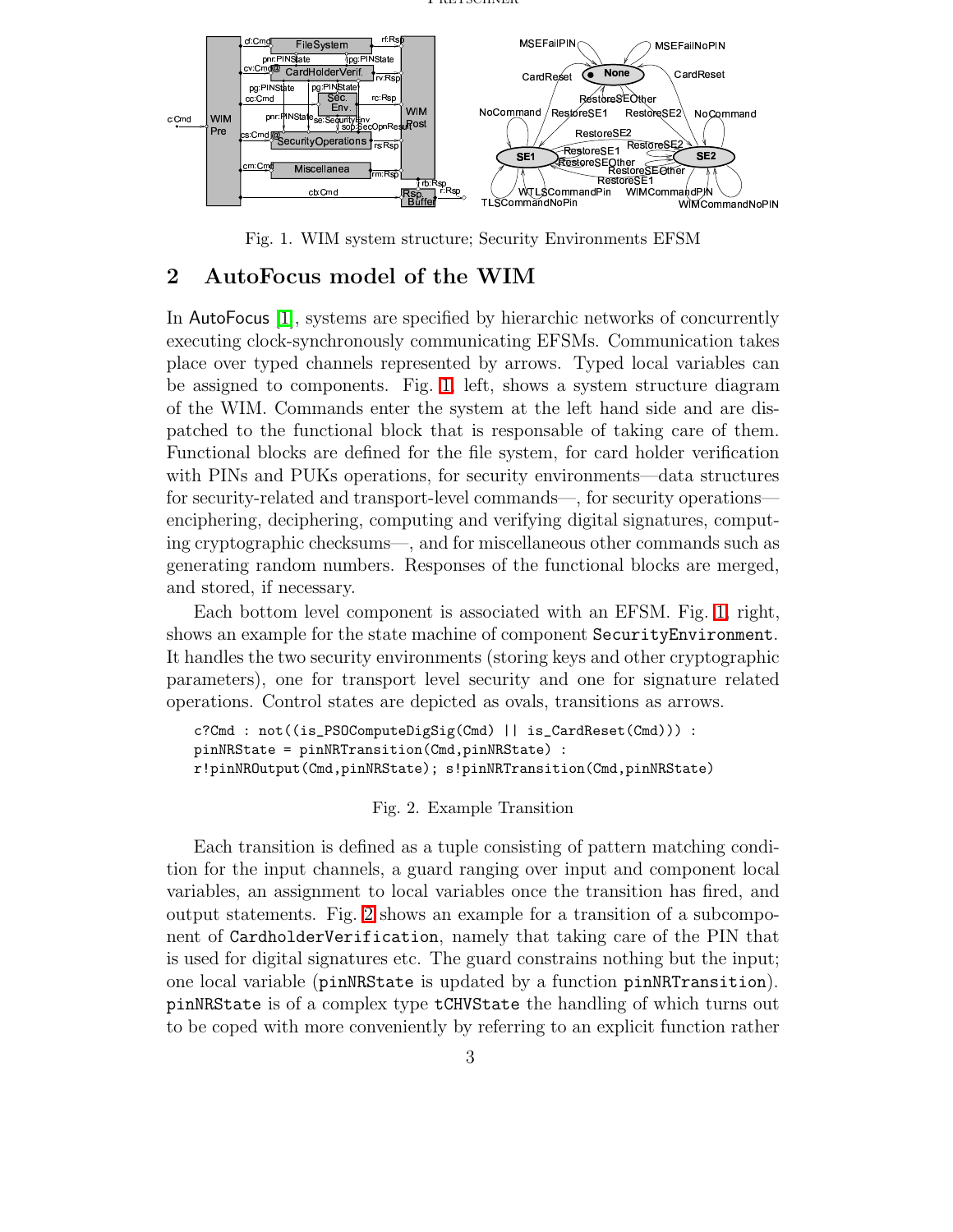```
r pretschner
```

```
pinNRTransition: tCommand -> tCHVState -> tCHVState;
fun pinNRTransition(verifyCheck(pinNRRef), S) = S
  | pinNRTransition(verify(pinNRRef,P), cs(S,Pi,0,Pu,Puc)) =
      cs(unver,Pi,0,Pu,Puc)
  | pinNRTransition(verify(pinNRRef,P), cs(S,Pi,N,Pu,Puc)) =
      (if (P == Pi) then cs(verif,Pi,maxPinCtr,Pu,Puc)
                    else cs(unver,Pi,N-1,Pu,Puc) fi)
  | ...
```
Fig. 3. Functional definitions (variables start with capitals)

<span id="page-3-0"></span>than accessing its components at the level of transitions.

Functions (as well as guards and assignments) are defined in a simple firstorder functional language. A part of the definition of function pinNRTransition is given in Fig. [3.](#page-3-0) Roughly, it specifies that (1) the PIN's state is not changed if the command just checks the verification status, that its status is (2) set to "unverified" if the respective retry counter has reached 0, and (3) that (a) its state is set to "verified" and the retry counter is reset if the correct PIN was entered or (b) is set to "unverified" by decrementing the retry counter if a wrong PIN was entered.

Test case generation is then done by translating the system into a Constraint Logic Programming (CLP) language and executing this program. The execution is symbolic since unlike in approaches like explicit-state model checking, we may compute with sets of values that are dynamically created during execution. For instance, if a guard is specified by  $i \neq v$  for input channel i and some value  $v$ , then we do not enumerate all possible instantiations for  $v$ but rather compute with two constraints,  $i = v$  and  $i \neq v$ . At the end of the generation procedure, test sequences must hence be instantiated; this can be done at random or, if types are ordered, w.r.t. limit analysis.

### 3 Generation of MC/DC test suites

This section starts by defining MC/DC at the level of propositional formulae. It is shown how MC/DC test cases for functional expressions, function definitions, transitions, atomic EFSMs, and composed EFSMs are generated.

Propositional formulae The idea behind MC/DC is as follows. For each condition occurring in a program, a test suite is required that ensures that for each atom in the condition there exist two test cases that yield different results when independently toggling the atom under consideration. Such test suites may not always exist; just consider tautologies or conditions with one literal being directly dependent on another. If an MC/DC test suite exists, then there are  $n + 1$  test cases for each condition that consists of n literals. We illustrate this by the formula  $F = \neg a \vee (\neg b \wedge c)$ . The set of possible evaluations is given by  $\{1: 000 - 1, 2: 001 - 1, 3: 010 - 1, 4: 011 - 1, 5: 100 - 0, 6:$  $101 - 1, 7 : 110 - 0, 8 : 111 - 0$ } where the running number labels a test case,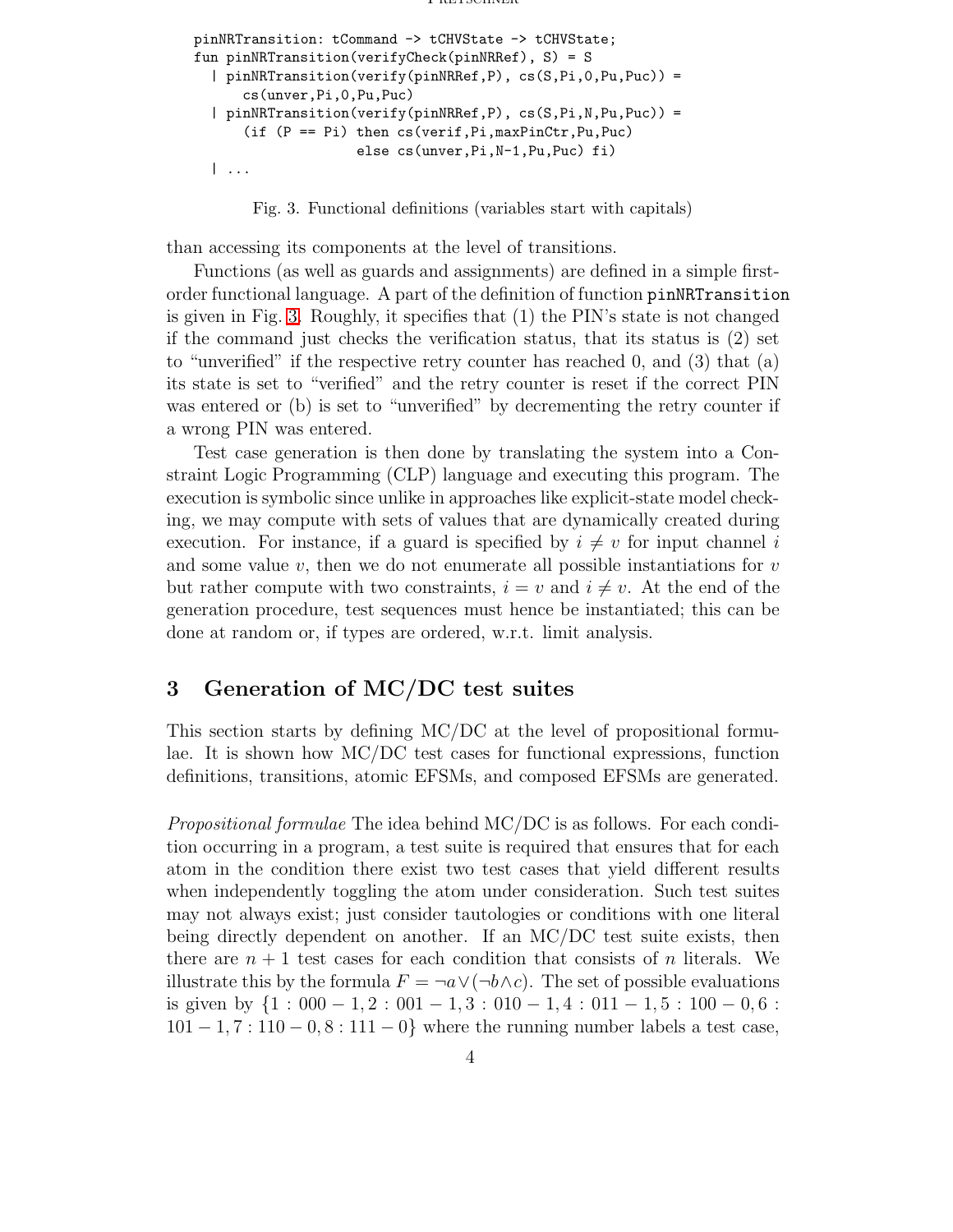the triple denotes the values of  $a, b$ , and  $c$ , respectively, and the value after the hyphen is the value of  $F$  when evaluated.

For this formula, there are two test suites that satisfy MC/DC, namely the one consisting of test cases (variable assignments)  $S_1 = \{1, 5, 6, 8\}$ , and  $S_2$ , consisting of  $\{4, 5, 6, 8\}$ . For  $S_1$ , we have the following: Cases 1 and 5 toggle the value of a by changing the formula's evaluation;  $(5, 6)$  toggle c, and  $(6, 8)$  toggle b. For  $S_2$ ,  $(4, 8)$  toggle a instead of  $(1, 5)$  in  $S_1$ . An algorithm for computing such test suites is straightforward and thus omitted for the sake of brevity. In the following,  $\pi_{MC/DC}$  denotes the transformation that takes a propositional formula and picks one set of valuations that satisfy MC/DC.

Functional expressions In order to compute a test suite for a functional expression—the RHS of a function definition, a guard, or an assignment—we fix one conditional  $ite(C, T, E)$ . The basic idea is that we wrap this conditional into another one that enforces a valuation of the atoms in C such that the requirements for one of the test cases in an MC/DC test suite are fulfilled.

In the following, let  $\perp$  denote the Boolean value *false* and  $\top$  denote *true*. In a first step, the atoms  $A_1, \ldots, A_n$  of C are abstracted into symbolic names,  $S_1, \ldots, S_n$ , resulting in an abstract condition  $C'$ . For instance,

(1) 
$$
e = f(X, ite(\neg g(X) \lor Y < 7, 123, 456))
$$

becomes  $f(X,ite(C', 123, 456))$  with  $C' = \neg S_1 \lor S_2$  and the substitution  $\sigma = \{S_1 \mapsto g(X), S_2 \mapsto Y < 7\}.$  We then compute an MC/DC suite for  $C'$ ,  $\pi_{MC/DC}(C')$  as described above. In this case, there is just one, namely  $\pi_{MC/DC}(e) = \{S_1 = \bot \wedge S_2 = \bot, S_1 = \top \wedge S_2 = \bot, S_1 = \bot \wedge S_2 = \top\}.$  For test case generation, we then use the set  $M = \{f(X,ite(\sigma(m),ite(C, 123, 456), fail))\}$ :  $m \in \pi_{MC/DC}(C')$  where  $\sigma(x)$  denotes the application of substitution  $\sigma$  to x and fail denotes a special value indicating that the computation did not succeed. In the following, we will refer to the computation of M for an expression e by  $\mu'(e)$ .  $\mu'$  computes all suites if more than one exists (i.e., a set of sets).  $\mu(e)$  picks one random element of  $\mu'(e)$  (i.e., a set—a set of test cases).

Doing the above independently for each condition in a functional expression, we get such a set of expressions for each condition. Since we are equipped with a test case generator that by symbolically executing the expression is able to find all possible valuations for all variables occurring in an expression like the above one, we can use it to generate a test suite that contains values for X and Y such that the resulting test suite satisfies MC/DC.

Function definitions In the functional language of AutoFocus, functions are defined as follows. Let  $\vec{a}_i$  denote the tuple  $a_{i1}, \ldots, a_{in}$ . f of arity  $n \geq 1$ is defined by m equations  $f(\vec{a_1}) = r h s_1, f(\vec{a_2}) = r h s_2, \ldots, f(\vec{a_m}) = r h s_m$ . Assume that  $d_i$  for  $1 \leq i \leq m$  denotes the  $i - th$  definition. The intuitive meaning of pattern matching with the function's actual parameters is that the first pattern that matches is used, and the other ones are ignored. This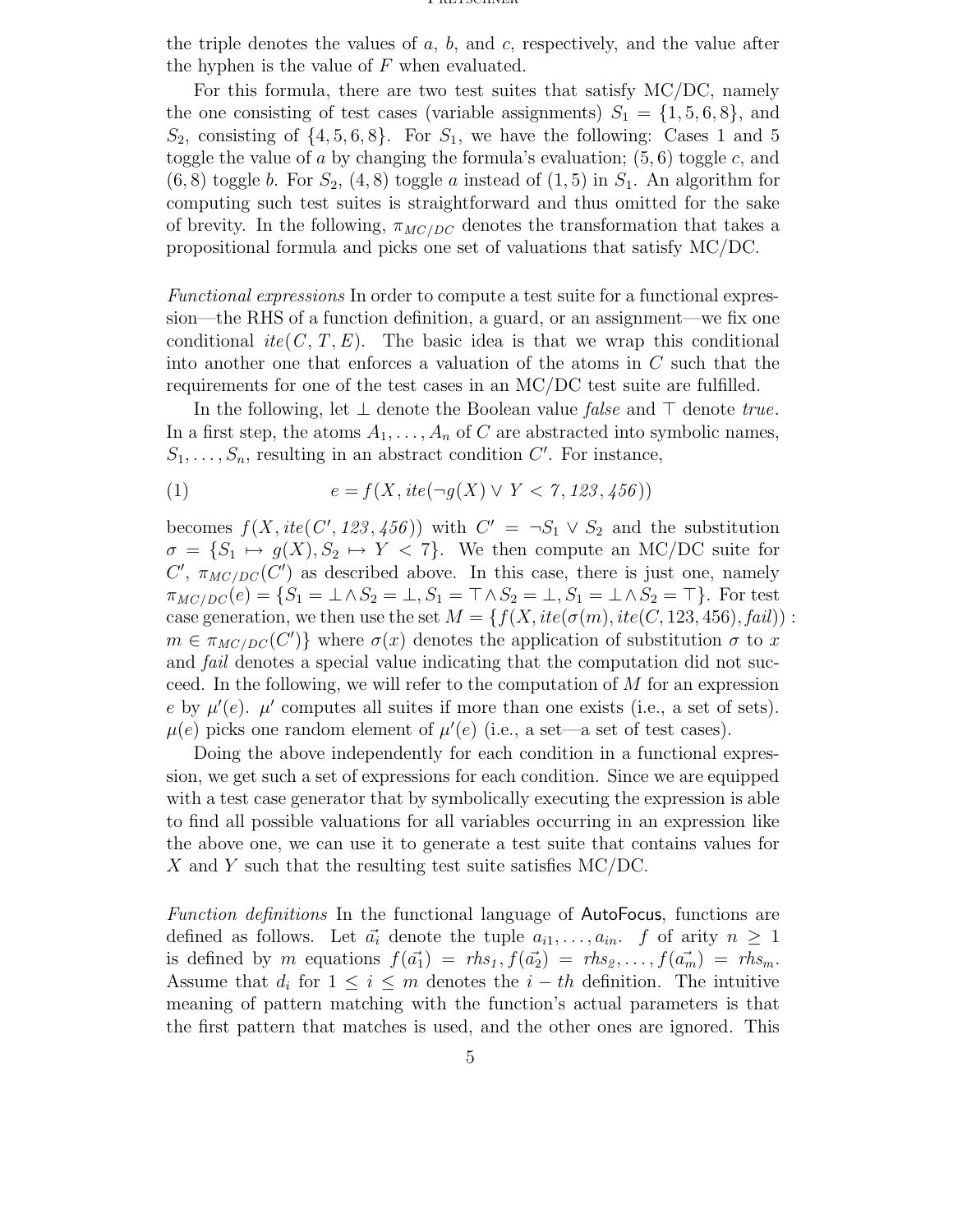<span id="page-5-1"></span>motivates rewriting the definitions into one single function  $f(\vec{A}) = \varphi(d_1)$  via a function  $\varphi$  for  $1 \leq i \leq m$ :

(2) 
$$
\varphi(d_i) = ite\Big(\text{unif }(\vec{a_i}, \vec{A}), (\text{mgu}(\vec{a_i}, \vec{A}))(\text{rhs}_i), \varphi(d_{i+1})\Big)
$$

with  $A = A_1, \ldots, A_n$  being a tuple of fresh variables and  $\varphi(d_{m+1}) = \text{fail.}$ At runtime, the  $A_i$  are bound to the actual parameters of f. unif  $(t_1, t_2)$ decides whether or not  $t_1$  and  $t_2$  are unifiable;  $\lambda s \cdot mgu(t_1, t_2)(s)$  computes the most general unifier of the two arguments and applies it to term  $s$ . <sup>[2](#page-5-0)</sup> Clearly, this choice is somewhat arbitrary. One may well decide to use the following definition instead,

<span id="page-5-2"></span>(3) 
$$
\varphi(d_i) = ite\Big(\bigwedge_{j=1}^n \mathop{unif}(a_{ij}, A_j), (\mathop{mgu}(\vec{a_i}, \vec{A}))(\mathop{rhs}_i), \varphi(d_{i+1})\Big),
$$

which is equivalent but obviously does impact the number of necessary MC/DC test cases. The problem is a result of the definition of unif which can be seen as an atomic proposition, a conjunction of propositions over all arguments of the function, or as a conjunction of propositions over all positions of all arguments. This example is typical for coverage criteria defined on the grounds of units: If unif is seen as a black box function as in Eq. [2,](#page-5-1) the resulting test cases are less numerous than if the definition of Eq. [3](#page-5-2) or the position-wise definition are taken into account.

Applying the above transformation  $\mu$  to  $\varphi(d_1)$ , we get a set of functions,  $\mu(\varphi(d_1))$ . By means of symbolic execution, they yield an MC/DC test suite for the definitions of a function. Functions may well contain implicit assumptions on their actual parameters; these may not be reflected by the test cases.

Transitions Consider a component with  $p \geq 1$  input channels,  $q \geq 1$  variables, and  $r \geq 1$  output channels  $(\{p,q,r\} \cap \{0\} \neq \emptyset$  is handled similarly). Each transition of the associated EFSM is of the form  $\vec{I} = \vec{u}$ :  $g : \vec{V'} = \vec{v} : \vec{O} = \vec{o}$ with the following intuitive meaning. Provided the current input values,  $\vec{I} =$  $I_1, \ldots, I_p$  match given values  $\vec{l} = \iota_1, \ldots, \iota_p$ , it is checked whether or not guard g, ranging over  $\vec{I}$  and the current values of the local variables  $\vec{V} = V_1, \ldots, V_q$ , holds. If this is the case, then local variables,  $\vec{V'}$ , as well as output channels,  $\overrightarrow{O} = O_1, \ldots, O_r$  are assigned new values,  $\overrightarrow{v}$  and  $\overrightarrow{o}$ . If the pattern matching condition or the guard do not hold, then the transition is not enabled. Similar to the above, we rewrite each transition

(4) 
$$
t(\vec{I}, \vec{V}, \vec{V'}, \vec{O}) = ite\Big(\text{unif }(\vec{t}, \vec{I}), (\text{mgu}(\vec{t}, \vec{I}))(\text{ite}(g, a, st(\vec{I}, \vec{V}))), st(\vec{I})\Big),
$$

where assignment  $a = (\vec{V'} = \vec{v} : \vec{O} = \vec{o})$  assigns new values to the output channels and updates the local variables. Guard  $g$  and assignment  $a$  may contain arbitrary functional expressions; since a assigns more than one value, we assume some function that defines sequential composition to be given.

<span id="page-5-0"></span><sup>&</sup>lt;sup>2</sup> Replacing matching by unification is part of the translation for symbolic execution.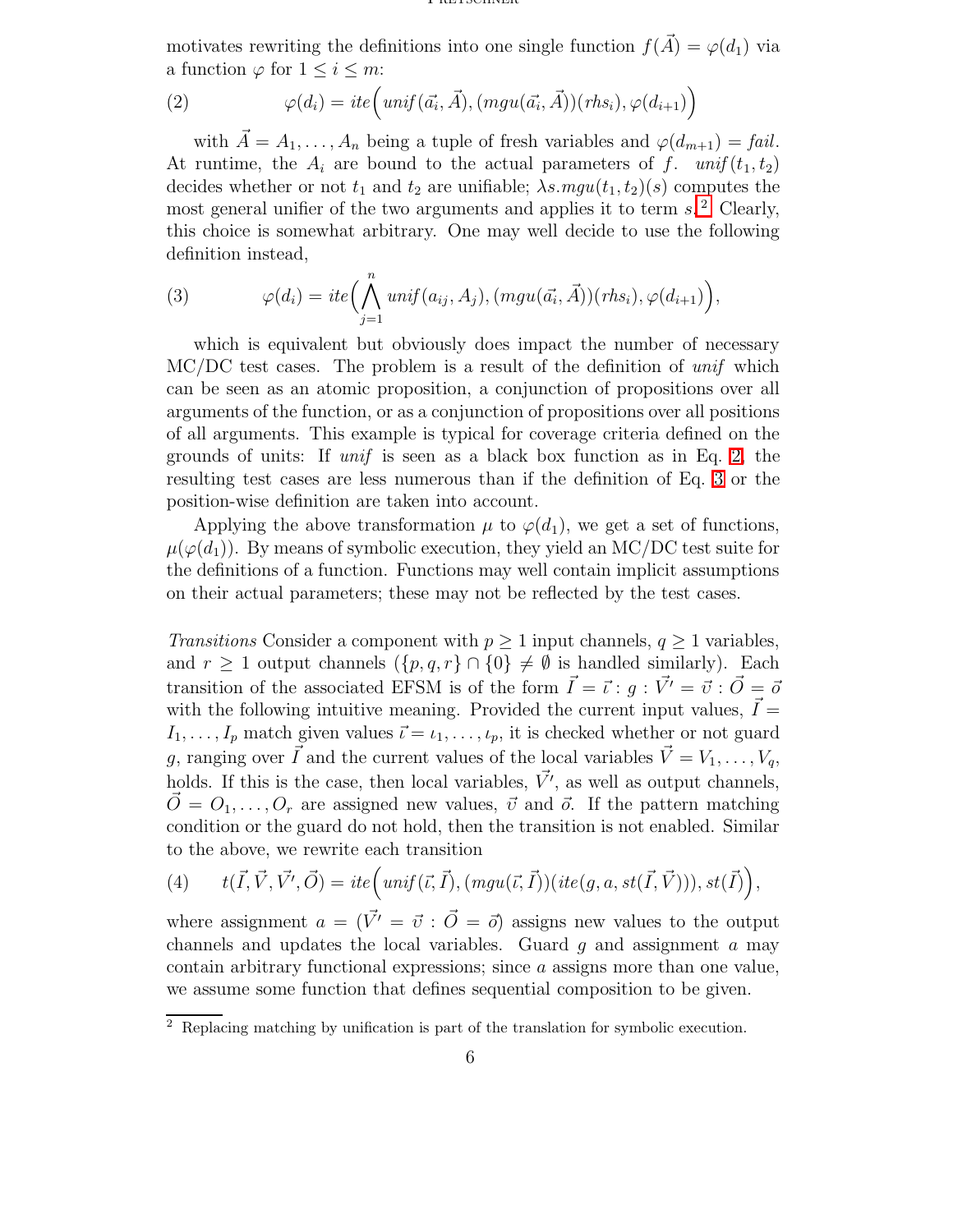Function st stores the current values of its arguments and then fails. The rationale for this is that if pattern matching condition or guard cannot be satisfied, this situation must be taken care of by another transition that emanates from the same control state. For the corresponding values of  $\overline{I}$  and  $V$ , the transition cannot fire. Since the system is supposed to be input enabled, we try these values for all other transitions emanating from the same control state; one will be enabled for the corresponding values. Note that it is obviously necessary to adjust the translation  $\mu$  for functional expressions by replacing fail by  $st(\vec{I}, \vec{V})$  when  $\mu(g)$  and  $\mu(a)$  are computed.

We use the above definitions to compute test suites that satisfy MC/DC for each single transition. Source and destination control states for each transition are known. The resulting test suite constrains the source data state, values at input channels, and yields constraints for updated local variables and output channels. Clearly, the set of source states defined by the test suite may be locally or globally unreachable, i.e., it may be unreachable in the component under consideration or in the overall system.

Furthermore, in general it is the case that not all function definitions are covered w.r.t. the required criterion. That is to say, if MC/DC for all transitions is achieved, this does not necessarily mean that all function definitions are covered w.r.t.  $MC/DC$ . We cope with this in a manner similar to what we did with function st for transitions above: It is monitored which function definitions have not been executed. For these function definitions, alternative transitions are then tried in order to enforce their execution.

Single EFSMs Applying the above procedure to all transitions of an EFSM yields a set of source and destination (control and data) states. We need to find traces of the corresponding component that eventually lead to them. In order to do so, one can, up to a given length, enumerate all possible execution traces of the component and check whether or not the given states are contained. In principle, this is what happens when entire components are symbolically executed; efficiency is increased by (a) preventing sets of states from being visited more than once (in fact, specializations of previously visited sets of states are excluded) and (b) direct the search. This can be done by computing distances between the actual state and the state that is sought for, and heuristically choosing the next transition w.r.t. the minimal distance (often, it is beneficiary to rely on backwards search). This approach is described in detail in [\[3](#page-9-2)[,4\]](#page-9-5). If a state turns out not to be reachable or the computation appears to be too costly, then one might try another set of MC/DC test cases for transitions, or check why this situation occurred.

Communicating EFSMs The traces of single components may well turn out not to be executable when the system is integrated. Again, the reason is that components usually contain implicit assumptions on their inputs.

In the simple clock-synchronous setting, one starts by trying whether or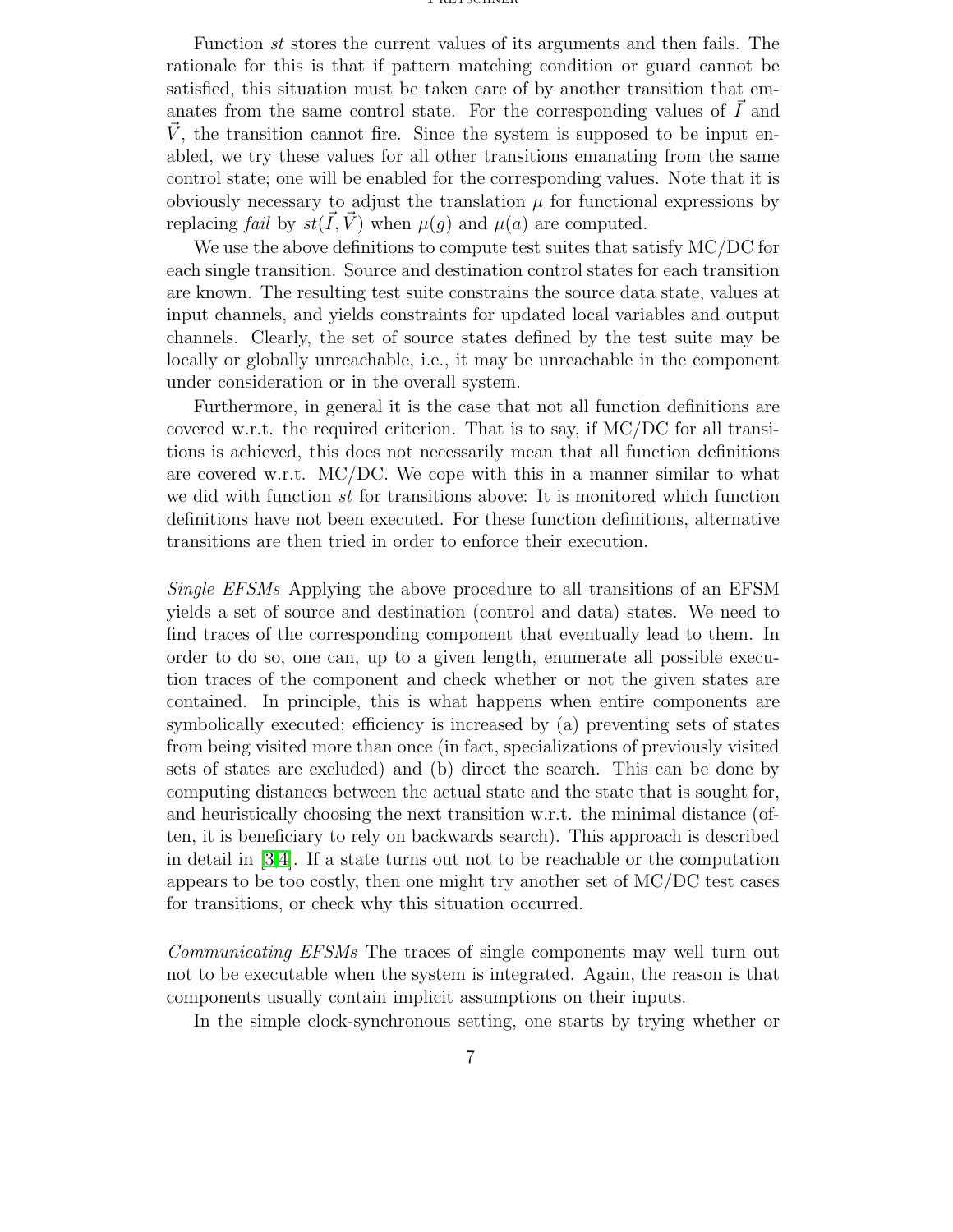not the computed sequences for one component are projections of the behavior of the composed system. In case they are, it is rather simple to compute sequences of the overall system by means of symbolic execution—the component's test sequence determines much of the system's behavior which renders the search space rather small.

In case they are not, we check whether or not each single state of the component's test sequence is reachable. That is to say, if the sequence is of the form  $[\sigma_1, \sigma_2, \ldots, \sigma_n]$ , we start by trying to find a sequence of the overall system such that the respective projection of its last state,  $\Sigma_1$ , equals  $\sigma_1$  (in fact, it is advisable to also allow generalizations and specializations of  $\sigma_1$ ). This process is iterated. Starting by  $\Sigma_1$ , we try to find a sequence the last state of which,  $\Sigma_2$ , is a specialization or generalization of  $\sigma_2$ . This must be done in a way that the constraints on all elements of the first sequence remain satisfiable. The process repeats from  $\Sigma_2$ , until  $\Sigma_n$  is found that specializes or generalizes  $\sigma_n$ . Clearly, elements of the sequences that lead to  $\Sigma_i$  may well lead to states that make it impossible to reach some  $\sigma_i$ ; in this case, backtracking is needed. Searching is, as in the case of single components, rendered more efficient by state storage and directed search.

### 4 Evaluation

The above procedure was applied to the model of the WIM. The system uses a total of 210 function definitions for which 312 MC/DC test cases were generated. Tab. [1](#page-8-0) shows the results for component-wise and systemwide test case generation. The second column shows the number of subcomponents for the hierarchical components CardHolderVerification and SecurityOperations. The third column shows the number of transitions (arrows in the EFSM) for each component. For the hierarchical ones, the sum is built over their subcomponents. The fourth column displays the number of MC/DC test cases that were generated for the components. The respective test cases are symbolic traces and not mere values. Finally, the fifth column shows the number of 1-step symbolic executions. That is to say, if the source state is not determined, the component can perform as many different symbolic steps as given by the respective number. For the hierarchical components, we give the sum of the number of executions of their subcomponents  $(\Sigma)$  as well as the number of steps if the component's subcomponents are connected one to the other  $(\Pi)$ .

The test cases for components covered almost all function definitions, except for those cases that were known not to be applicable (the respective function definitions had been inserted for the sake of completeness). MC/DC coverage for the integrated model, including all transitions and function definitions, could be achieved by 407 test cases (this number does not take into account impossible cases that cannot be executed by the system). That this number is comparable to the number of test cases for the function definitions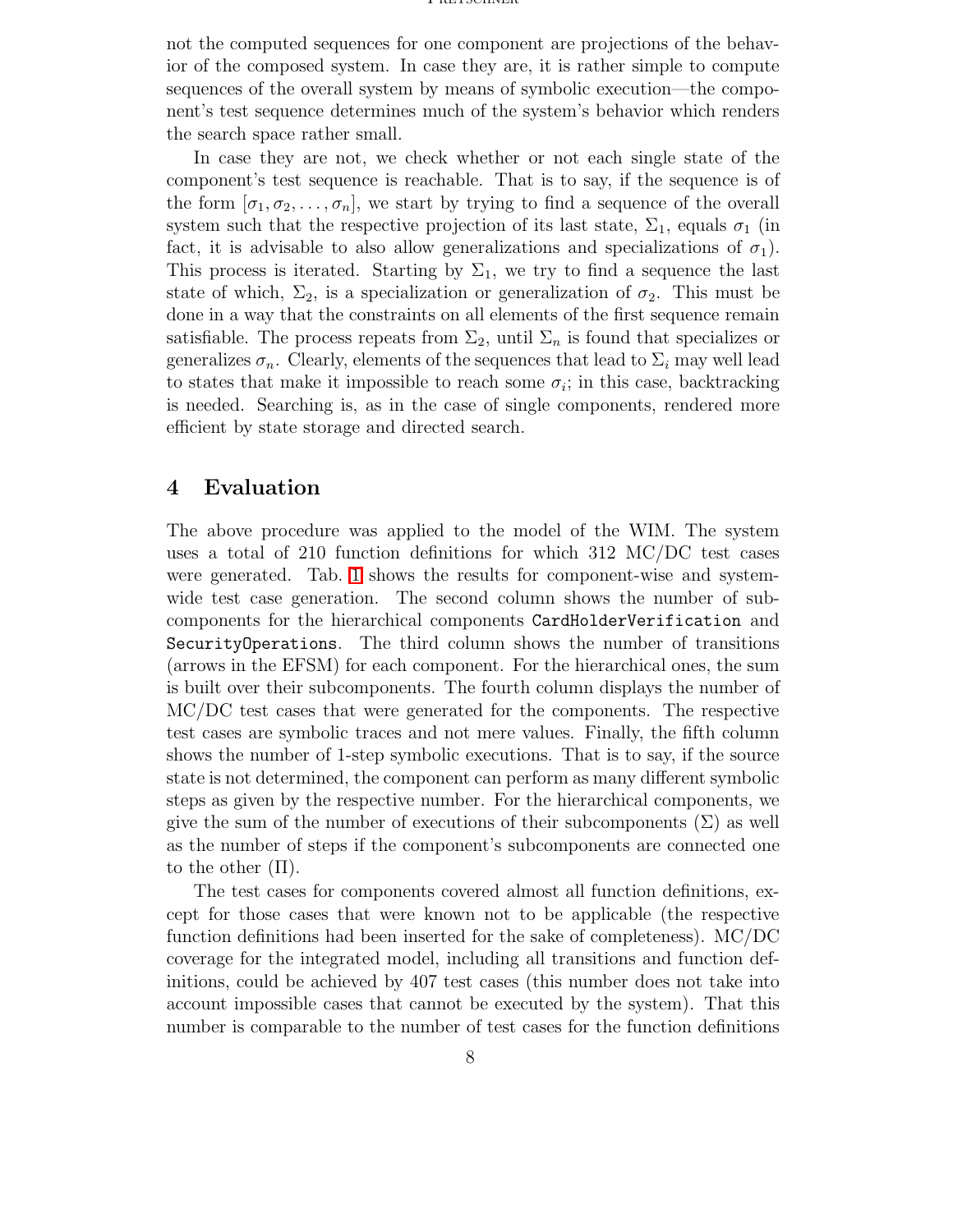r pretschner

| Component                                                                                                                         | Subc.  | Transitions                                           | MC/DC                                                        | executions                                                            |
|-----------------------------------------------------------------------------------------------------------------------------------|--------|-------------------------------------------------------|--------------------------------------------------------------|-----------------------------------------------------------------------|
| WimPre<br>FileSystem<br>CardHolderVerification<br>SecurityEnvironments<br>SecurityOperations<br>Misc<br>WimPost<br>ResponseBuffer | 6<br>9 | 9<br>12<br>$\Sigma 68$<br>19<br>$\Sigma 51$<br>3<br>5 | 11<br>12<br>$\Pi$ <sup>28</sup><br>35<br>$\Pi41$<br>32<br>13 | 33<br>16<br>$\Sigma$ 187, $\Pi$ 2530<br>69<br>$\Sigma$ 159, $\Pi$ 388 |
| System                                                                                                                            | 21     | $\Sigma$ 174                                          | 407                                                          | П94, 244                                                              |

Table 1

<span id="page-8-0"></span>MC/DC test cases

comes as no surprise since almost all interesting functionality is encoded in these functions. There is, however, redundancy in the test cases for we did not check whether or not one test case subsumes another. Removing redundant test cases is the subject of future work.

As a comparison, we generated about 60,000 test sequences [\[2\]](#page-9-4) when not using MC/DC as test case specification. Out of these, roughly 1,500 were chosen to test the actual card. These test cases contain repetitions of commands (re-entering wrong PINs) that are not directly reflected by a structural criterion like MC/DC.

### 5 Related Work

Various approaches to test case generation on the grounds of explicit state transition diagrams are discussed and compared in [\[3\]](#page-9-2). Our approach differs in not explicitly building the state space but rather symbolically executing the system. This alleviates the task of coping with structural criteria since we do not have to explicitly built the labeled transition system and translate the coverage criterion accordingly.

[\[5\]](#page-9-6) use a model checker for computing MC/DC test suites at the level of units. [\[7\]](#page-9-7) use genetic algorithms for the generation of structural unit tests. Reactive systems—more concretely, different states of a unit—are not considered. In terms of our approach to directed search, the approaches are somewhat similar. In both cases, integration tests are not taken into account.

### 6 Conclusion

We have presented a method for generating MC/DC integration test suites from models specified with communicating EFSMs. The distinct feature of the approach is that we not only generate test suites for units (functions, transitions) but also for the entire system. The test suite for the entire system does, however, satisfy MC/DC at the level of units. Clearly, the compositional